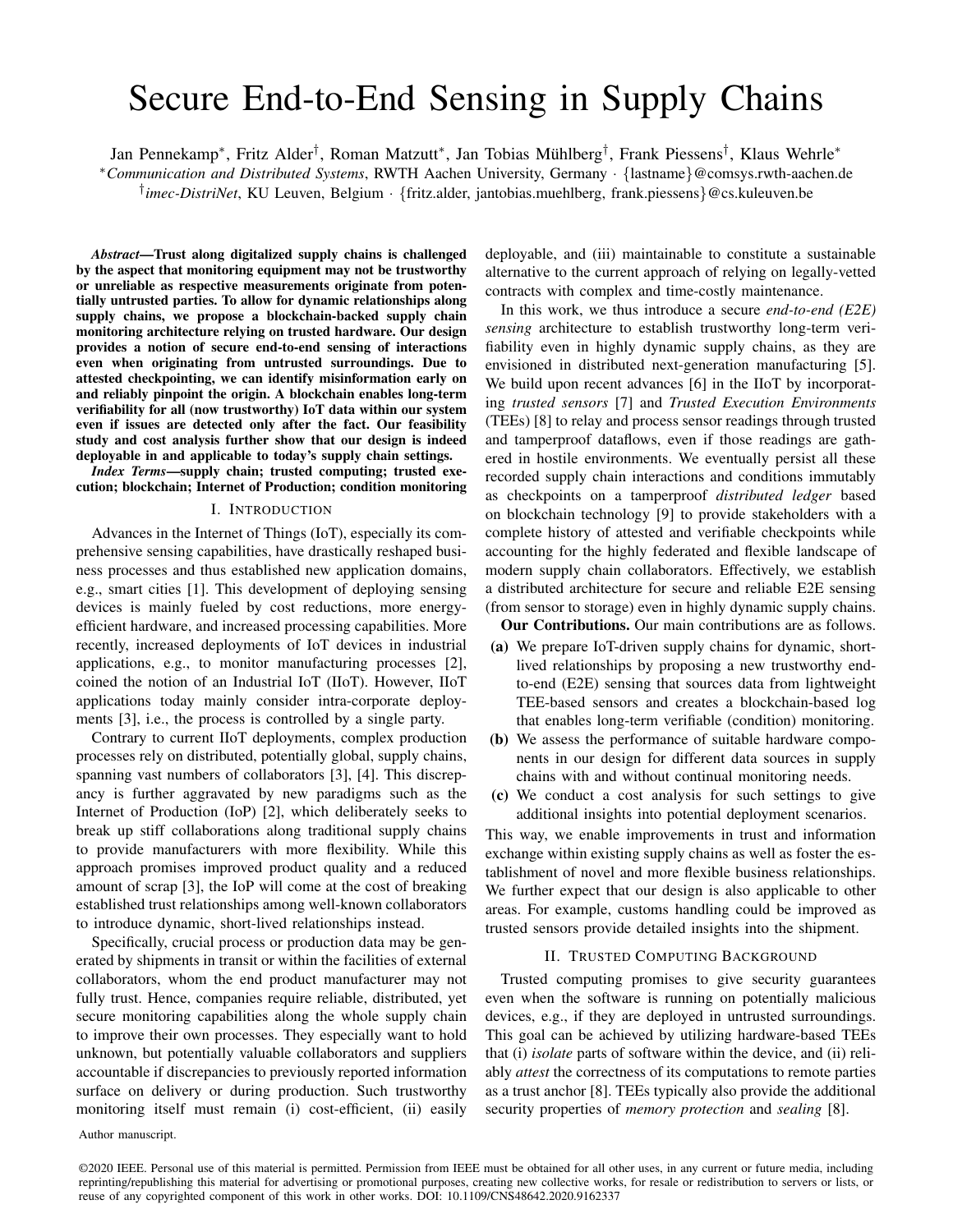

<span id="page-1-1"></span>Fig. 1. In our scenario, we consider products that are (from top left to top right) packed into crates, loaded, shipped, and possibly repacked along the supply chain until they reach their recipient (bottom left). Throughout this process, the product should be tracked in a trustworthy way, i.e., an infrastructure guarantees the correctness of attested and verifiable checkpoints (green background). Additionally, its conditions can even be continually monitored securely.

#### III. SUPPLY CHAIN MONITORING

TEE Implementations. In the last years, several TEEenabled systems were designed and deployed: Intel SGX [\[10\]](#page-5-9), which is even available on end-user processors, and ARM TrustZone [\[11\]](#page-5-10) are two common examples. ARM TrustZone is available on higher-level IoT devices with the Cortex-A family [\[11\]](#page-5-10) and is also widely deployed on smartphones. Sancus [\[12\]](#page-5-11), a more lightweight TEE, bases on a low-level, low-cost processor with low resource capabilities. Therefore, it is ideally suited for wide-spread deployments on IoT nodes. While the computation capabilities of such cost-efficient TEEs may be limited, the performed computations remain secure.

A core feature of TEEs is *remote attestation*, which allows remote users to verify that the TEE is running the intended program code. In both Intel SGX and Sancus, remote attestation enables remote users to check the target platform's code against a known checksum. Furthermore, users can establish a secure channel directly into the protected module (called *enclave* for Intel SGX) if this checksum matches a trusted program version [\[8\]](#page-5-7). Naturally, this feature also facilitates mutual attestations, e.g., between Sancus and Intel SGX. In the following, we present TEE-backed IoT and cloud deployments in more detail as a foundation for our proposed design.

IoT-suited TEEs. Sancus is especially well-suited for the IoT as it is built on the MSP-430 [\[12\]](#page-5-11), a 16-bit processor family. Sancus runs at a speed of 20 MHz and provides only 65 kB for code and data, which is sufficient for simple IoT applications. Furthermore, the MSP-430 supports the use of *memory-mapped I/O modules (MMIOs)*, e.g., to attach sensors as utilized in the IoT. With Sancus, these MMIO devices can be assigned to a specific protected module that guarantees isolated sensor access [\[7\]](#page-5-6), i.e., this design enables the trusted code in the TEE to have a secure, exclusive channel to the sensor readings. As such, it allows for further processing and reporting to a remote party directly from inside the TEE.

Cloud-deployed TEEs. Due to its integration into widely available Intel CPUs, SGX is highly accessible for augmenting Internet services, where a single server can easily provide service to hundreds of IoT nodes. In contrast to the IoT-suited TEEs, SGX-created attestations are publicly verifiable by default through a dedicated attestation service, i.e., information signed by the TEE is verifiable by any party. Thus, SGX can create signatures for (trusted) data it received from remote data sources and thus make IoT-gathered data publicly verifiable.

In this section, we introduce our use case and scenario for secure, trusted supply chain monitoring. We sketch our overall scenario in Section [III-A,](#page-1-0) and formalize the requirements introduced by our supply chain setting in Section [III-B.](#page-2-0)

## <span id="page-1-0"></span>*A. Scenario Overview*

We consider a supply chain with different involved stakeholders as our general scenario. On a high level, at each processing step along the supply chain, the interactions should be persistently recorded for long-term verifiability. For example, as shown in Figure [1,](#page-1-1) products are packed into crates, which are then shipped and finally unpacked by the recipient. Such interactions are potentially relevant for involved collaborators as they might require process adjustments if issues occur.

Lack of Trust. As expected (cf. Section [I\)](#page-0-0), dynamic and short-lived supply chain structures might lead to a lack of trust between companies. Simply recording all interactions of transported goods is an insufficient attempt as companies want to rely on this data to integrate it into their processes. For example, any entity with access to the taken communication path can compromise recorded data. Consequentially, companies are interested in a secure and reliable solution that can transmit unaltered data records to make up for lacking trust.

Scenarios. In particular, we consider two supply chain scenarios. First, in a basic setting, companies are interested in the delivery status of an ordered product, i.e., its shipment progress. They want to know the current state of the crate or container that contains their delivery. Here, interactions must be recorded whenever the state of the product, crate, or container in question changes, e.g., whenever this crate is unloaded from a container. Second, in addition to our basic product-tracking scenario, we distinguish an extended scenario involving condition monitoring. Some products require certain environmental conditions to remain intact. Especially, upholding a cold chain for products in a food supply chain is critical. Here, the recipient requires reliable sensing data as to whether the conditions were satisfied. Hence, this scenario requires continual sensing to provide a complete condition log.

Flexible Monitoring. The variety of available low-cost sensors allows companies to tune the monitoring granularity use case-specific. For example, the humidity within a container might not be measured for each product in the shipment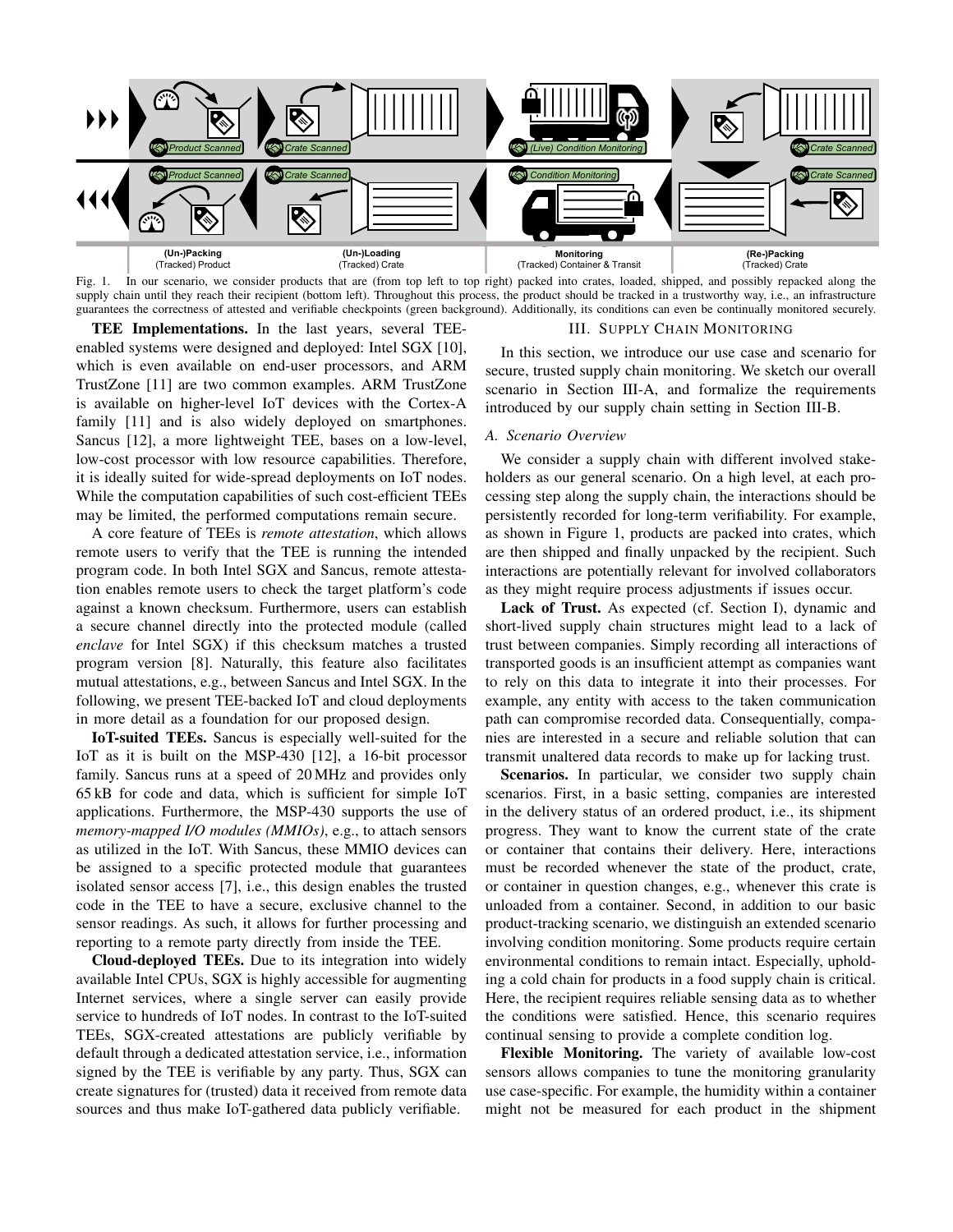

<span id="page-2-7"></span>Fig. 2. As part of our architecture, we propose to deploy trusted sensors and operate a trusted server per party to establish trusted (and verifiable) dataflows from the sensors to a data storage. To this end, we record cryptographic fingerprints on the immutable ledger while the raw data is stored externally.

individually but instead once per crate. If needed, sensors can continually monitor conditions during transit, and either report the condition at specific time intervals or on-demand, e.g., by manual interaction at the next destination. Sensors can furthermore record any opening or closing of containers or crates to verify that shipments have not been tampered with during transit. We expect that the next hop, i.e., the next involved company, inspects containers and crates for drastic modifications and, thus, would report its findings accordingly.

Research Gap. Today's supply chains lack a solution that provides recipients of products with the means to rely on reported sensor data. The goal for such an approach is to improve the reliability and trustworthiness of information so that companies can rely on it within their business processes, i.e., any submitted checkpoint should be correct and untampered. To this end, collaborators require a concept for secure E2E sensing in supply chains. Such a solution would enable companies to reliably detect shipment mistakes or undesirable environmental conditions during transit even when reported from untrusted points of origin. While a missing product is detected with a delay once the shipment arrives, an interrupted cold chain might not be immediately noticeable.

In the following, we specify a set of requirements that results from our considered supply chain scenarios.

#### <span id="page-2-0"></span>*B. Requirements for Secure E2E Supply Chain Sensing*

Based on our presented scenario, we derive four aspects that must be addressed to reliably improve today's approaches.

<span id="page-2-1"></span>[R1:](#page-2-1) Tamperproofness. The measured sensor data must be untampered until it arrives at the recipient so that companies can integrate this information into their business processes.

<span id="page-2-2"></span>[R2:](#page-2-2) Authenticity. The received sensor data must be authentic, i.e., it has to originate from the claimed sensor. Any solution must prevent the insertion of false or replayed data.

<span id="page-2-3"></span>[R3:](#page-2-3) Accountability. Companies should be accountable for sensed and reported information that originates from their environment, i.e., deception must be attributable. As such, all sensed data must be retained to provide verifiability.

<span id="page-2-4"></span>[R4:](#page-2-4) Applicability. Any proposed solution must be scalable to satisfy the sensing frequency of today's supply chains. Furthermore, potentially needed hardware should be affordable.

Based on these requirements, we now propose a novel architecture that enables secure E2E sensing in supply chains.

## IV. AN ARCHITECTURE INTRODUCING TRUSTWORTHY & VERIFIABLE SUPPLY CHAIN MONITORING

We now introduce our new supply chain architecture that utilizes TEEs and a blockchain to provide secure E2E sensing. First, we introduce our design overview in Section [IV-A.](#page-2-5) Then, in Section [IV-B,](#page-2-6) we present the different steps of our solution. Finally, we discuss deployment considerations in Section [IV-C.](#page-3-0)

#### <span id="page-2-5"></span>*A. Design Overview*

We propose to achieve secure E2E sensing by relying on trusted computing. In particular, we create a trusted dataflow from TEE-backed sensors in untrusted surroundings to a tamperproof storage, as illustrated in Figure [2.](#page-2-7) The *trusted sensors* reliably sense all interactions with or conditions of shipments along the supply chain in a verifiable and tamperproof manner, i.e., read conditions cannot be modified. These nodes attest and securely transfer their data to a *trusted server* that also operates within a TEE. There, the raw data is encrypted so that it can be securely persisted at a dedicated (cloud) *storage provider*. Finally, data intended for the public and a corresponding fingerprint of all (sensor) data, for example, a digital signature, is recorded on a decentralized, *immutable ledger*.

This design ensures a trusted dataflow from the source, originating from potentially untrusted surroundings, to a tamperproof medium where the sensed data is recorded. Hence, we can provide an end-to-end guarantee for all sensed information while providing long-term verifiability. In the following, we introduce the individual steps of our proposed supply chain architecture in more depth. Furthermore, we provide details on an optional *transmission gateway* in Section [IV-C.](#page-3-0)

## <span id="page-2-6"></span>*B. Processing Steps within our End-to-End Sensing*

A trusted dataflow within our architecture passes different entities. Next, we present their individual responsibilities.

Trusted Sensors. All sensor data is protected from tampering ([R1](#page-2-1)) through TEE-enabled and secure MMIO-supporting microcontrollers, e.g., Sancus. This guarantee is critical to provide end-to-end sensing. RFID readers, state-logging locks, IoT sensors such as temperature or humidity sensors, or cameras are suitable to capture physical information in our scenario. These sensors establish an attested connection to the TEE of the trusted server to ensure data authenticity ([R2](#page-2-2)).

Trusted Server. Each company operates its own TEEenabled trusted server, e.g., based on Intel SGX, that directly receives data from the trusted sensors via an attested and encrypted connection. Hence, we enable companies to trust sensed data to be authentic, even if it originated from an untrusted surrounding. All sensor data is processed inside a TEE to prevent any (external) tampering. Additionally, the server can detect inconsistencies such as dropped messages. The main task of this entity is to transform and persist attested sensor readings in a way that they remain verifiable in the future. To this end, the server pushes a *cryptographic fingerprint* of the data to a blockchain. This fingerprint cannot be altered and remains available as the blockchain is immutable and decentralized [\[5\]](#page-5-4). The raw data should be encrypted and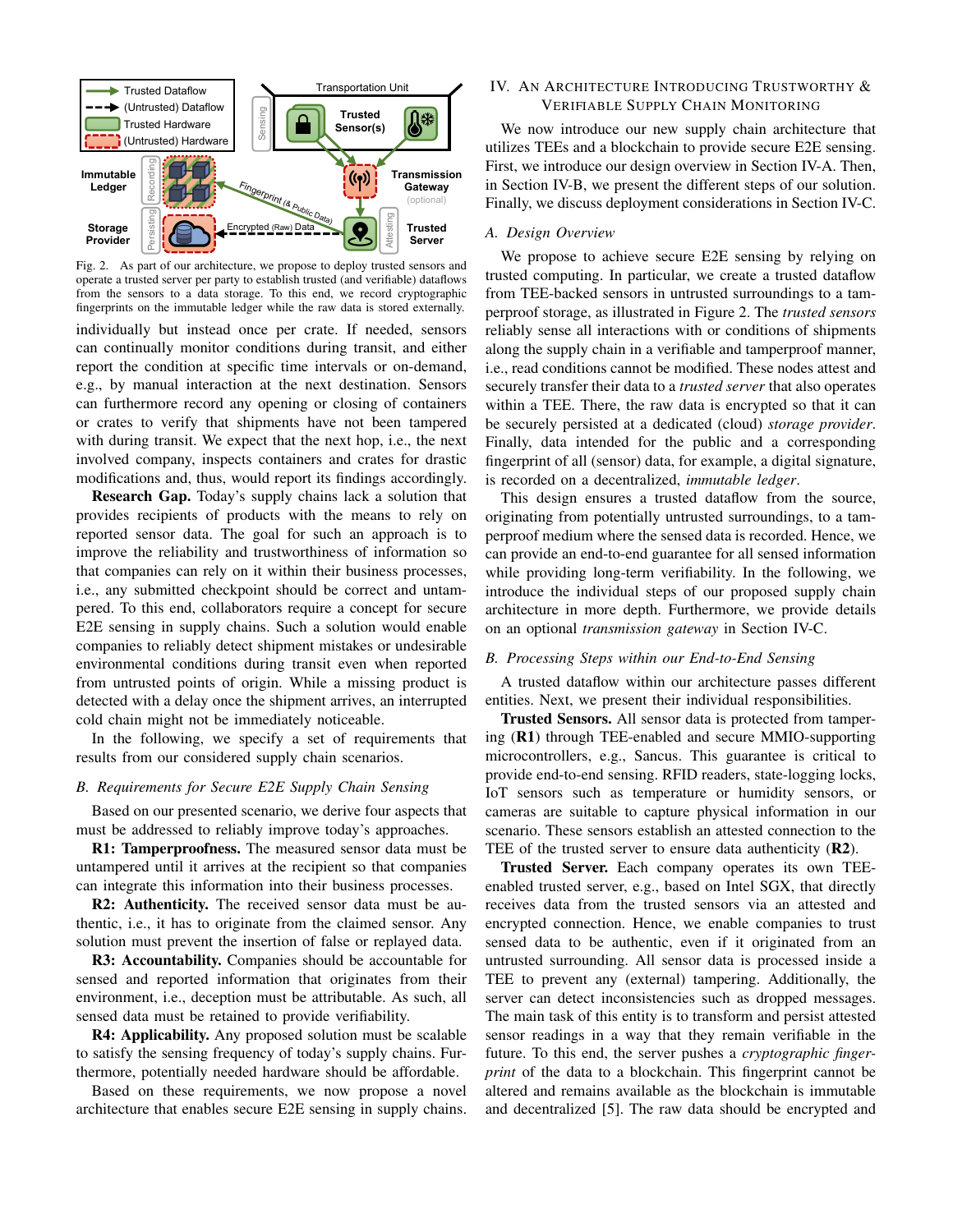retained either locally or at a dedicated (untrusted) storage provider to enable future verifiability. Here, we envision that most collaborators rely on cloud-based setups due to its virtually unlimited elasticity if excessive scalability needs surface.

Immutable Ledger. Once the fingerprints are on the blockchain, the trusted dataflow terminates as the sensed data is stored in a trustable immutable log. Related work [\[13\]](#page-5-12) showed that cryptographic fingerprints offer reliable accountability. This entity thus enables companies to verify that claimed readings are correct on the one hand and match an attested checkpoint on the other hand. Hence, we introduce complete, trustworthy verifiability  $(R3)$  $(R3)$  $(R3)$  as long as the raw data is retained. Given that we only publish fingerprints, we do not have to make any sensitive information (publicly) available by default. While our architecture is oblivious of concrete instantiations, the ledger should not solely be maintained by collaborators as they might collude to manipulate data. For example, the participation of governmental surveyors or organizations working in the public's interest come to mind.

Storage Provider. A dedicated storage relieves the immutable ledger from potentially extensive storage needs. Access to this data is necessary in case of disputes or for future analyses of the supply chain. Each company is responsible for reliable data retention. If data is missing, we consider the company misbehaving (and liable for potential compensation). To account for privacy needs, this raw data should be encrypted by the trusted server [\[4\]](#page-5-3). Besides, the ledger could also record the granting of data access for transparency.

Next, we elaborate on challenges in real-world deployments.

#### <span id="page-3-0"></span>*C. Deployment Considerations of Our E2E Sensing*

While the general design of our secure E2E sensing with its trusted dataflows and attested checkpoints is simple, we also have to discuss its deployment and operational influences. Our choice to rely on cheap, TEE-backed hardware not only improves our design's scalability but also makes the system deployable and retrofittable to existing supply chains ([R4](#page-2-4)).

Transmission Gateway. As detailed in Figure [3,](#page-3-1) we can enhance our architecture with an optional (untrusted) transmission gateway that collects data from multiple sensors and sends it as batches to the trusted server. As such, it can relieve the sensors from energy-intensive tasks and reduce the hardware costs of each sensor node. This feature is especially desirable for continual condition monitoring during transit, i.e., the gateway can buffer messages to cope with offline phases. We deliberately do not set time constraints so that transmissions can occur once a (reliable) network connection is available. An absence of data can either be noticed by the trusted server if it does not receive all numbered sensor readings sent by the trusted sensors, or by the next party in the supply chain if the transmission gateway has been tampered with.

Verifiability of Computations. The trusted server can aggregate or filter any data before pushing it onto the ledger to persistently record digests as required by specific use cases. For example, instead of continual temperature readings, the trusted server can simply publish an aggregation of an intended



<span id="page-3-1"></span>Fig. 3. A feasible deployment may consist of multiple crates equipped with cost-effective Sancus nodes. Optionally, a single transmission gateway per container can energy-efficiently relay messages to trusted servers in the cloud.

range for a specific shipment. Due to the attestation between server and sensors, the server can rely on any aggregation that occurred on the trusted sensor nodes. Subsequently, any aggregation on the trusted servers will be attested and is verifiable for any recipient due to the properties of SGX attestations, i.e., all processing steps are publicly verifiable.

Detecting Mistakes. We require parties along the supply chain to visually check crates and to verify previously reported interactions, i.e., attested checkpoints, to enable an early detection of issues. Trusted sensors can facilitate the automation of this step. For example, each party scans the RFID tags on all crates to ensure that no previously reported crate is missing. If discrepancies arise, the previous hop must have withheld goods as long as the container is intact. Here, the verifying company is incentivized not to cover up any incidents as the next hop is likely to file a corresponding report to deflect blame. This approach ensures that incidents are correctly reported with a high probability, while only inflicting low verification overheads. In the absence of inconsistencies, attested checkpoints allow the system to prove supplier-introduced mistakes in received shipments. In this paper, we consider the exact conflict resolution mechanisms as out of scope.

Individual security and privacy needs can be addressed within our design as part of specific use case requirements.

## V. FEASIBILITY STUDY OF E2E SENSING

We proposed E2E sensing with trusted dataflows for supply chains that provides companies with attested checkpoints. While trusted hardware addresses [R1](#page-2-1) and [R2](#page-2-2), the ledger satisfies  $R3$ . To verify compliance with  $R4$ , we now present a preliminary performance evaluation and a cost analysis. Finally, we discuss security considerations for our solution as well as additional physical attack vectors.

## *A. Estimated Performance of our Trustworthy Architecture*

At the level of servers or data centers, applications can be scaled with established means of industrial practice. Thus, the performance of TEEs in a distributed sensing application predominantly depends on the processing requirements and the data throughput on low-end sensing hardware.

Processing Rates. Sancus, a low-cost TEE, is built upon a lightweight 16-bit processor family that runs at 20 MHz clock speed, which restricts embedded applications to 65 kB of code and data, and relatively simple processing tasks [\[12\]](#page-5-11). The embedded cryptographic extensions of Sancus can process and transmit up to 200 kB/s. These characteristics allow a secure processing of sensor inputs, such as human inputs at IoT nodes, readings from temperature or humidity sensors, or queries of an RFID or GPS module, at a rate of several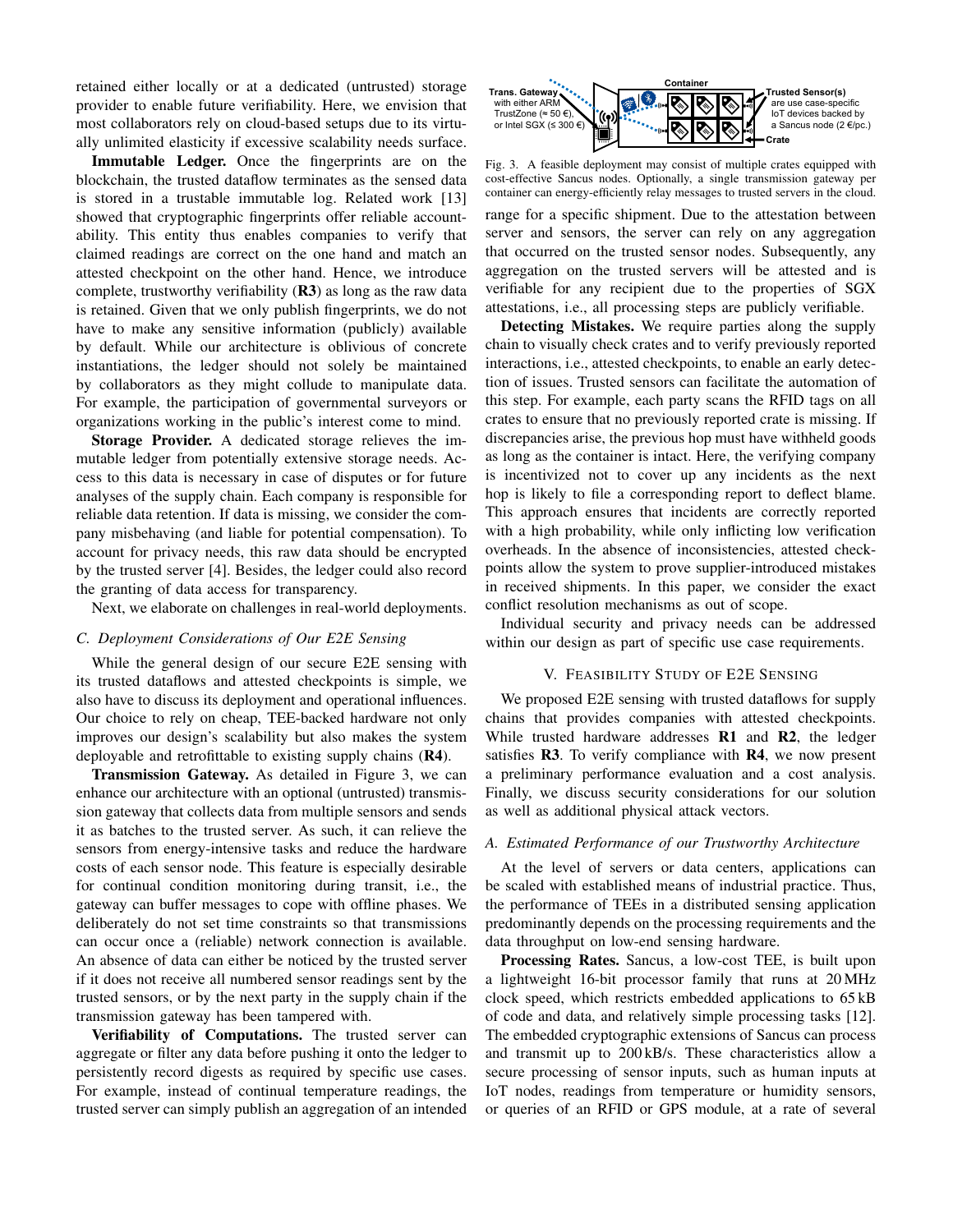readings and transmissions per second [\[14\]](#page-5-13). More complex inputs, such as image or audio data, may take multiple seconds to process. As Sancus does not support public-key cryptography, the remote data center must manage the required symmetric keys. These restrictions come with the well-suited benefits for supply chains of an extremely low price below  $2 \in$ , and an operation time of several years on battery power.

Powerful Setups. Setups with comparable security guarantees could also involve microcontrollers with ARM TrustZone or even embedded PCs with Intel SGX. While they easily fulfill any processing requirements, they increase the per-unit prices (30–200 $\epsilon$ ) as well as the power consumption. Their needs might render a long-term battery operation impossible.

Scalability. Since every company maintains its own trusted servers that process data, our architecture scales dynamically. In particular, companies can utilize cloud computing to quickly scale out their processing capabilities when required.

## *B. Cost Analysis of Equipping Existing Supply Chains*

To assess the deployment and equipment costs, we concretize our target scenario (cf. Section [III-A\)](#page-1-0). In Figure [3,](#page-3-1) we illustrate this detailed setup with multiple crates per container.

Crates. A typical crate could require up to five sensors: One, that detects an opening and closing of the crate, two humidity detectors, and two temperature sensors. Given their low bandwidth needs, a single Sancus for  $2 \in \mathbb{R}$  a piece would be sufficient to sample them at regular intervals (temperature and humidity) or on interrupt (open/close), and process or store input events for several hours. Realistically, this setup, including the basic sensors, can be built for less than  $10 \in$ . A prototype with off-the-shelf components may cost around  $100 \in \text{and should be able to run on battery for several months.}$ 

Containers. Crates could rely on a gateway in close proximity, e.g., in the surrounding container or transport vehicle, which provides short-range connectivity to sensors (cf. Section [IV-C\)](#page-3-0). It further relays authenticated and (optionally) encrypted data to a trusted server within a data center. A TEEenabled gateway could even provide additional tasks such as location tracking or scanning RFID tags when crates enter or leave the device's proximity. The price of such a system is hard to estimate as it depends on the communication and sensing equipment in use (e.g., satellite communication vs. GSM). The processing requirements can be satisfied with a TrustZoneenabled ARM microcontroller for  $30 \in$ . The overall price of a container's hardware could thus accumulate to around  $300 \in$ .

Data Center(s). Container and crate equipment would rely on extended storage and processing capabilities in a data center or in the cloud [\[4\]](#page-5-3). Data processing is handled by trusted execution environments to securely manage communication keys and to prevent tampering. Such SGX-enabled infrastructure is commercially available at marginally higher prices than today's commonly-used cloud infrastructures.

Miscellaneous. In this high-level analysis, we cannot account for use case-specific costs, e.g., highly precise humidity sensors. Furthermore, TEE attestation is based on cryptographic keys that are unforgably embedded into the deployed devices. In larger deployments, the secure deployment, storage, management, and revocation of keys need to be carefully designed [\[14\]](#page-5-13), which implies further, unaccounted costs.

#### *C. Security Discussion*

The security considerations for our approach largely follow previous work [\[7\]](#page-5-6) that aims for strong security guarantees in heterogeneous TEE deployments. Similarly, we follow a notion of security where all checkpoints that are recorded on the immutable ledger can be expressed with (i) the combined base of TEE hardware and application software of trusted sensors and servers, and (ii) the observed physical input events.

This notion means that all events recorded on the immutable ledger originate from a physical event. A core element in this context is the attestation between sensor nodes and a trusted server. We furthermore consider the lack of data availability and external attacks to be relevant for the system's security.

Attestation. All data acquisition along the supply chain is performed by software that is executed in TEEs with exclusive access to their respective sensors. The processing of this data occurs in attested enclaves that receive data from such sensor nodes. Since successful attestation uniquely binds the execution of an enclave to a trusted sensor, the authenticity of sensor readings can be guaranteed. If an enclave at the trusted server can establish the authenticity and freshness of an interaction that is being received, this data must originate from an associated trusted sensor. The backend enclave, i.e., the trusted server, can then persist the attested checkpoint immutably, which enables all parties to obtain an authenticity guarantee for the recorded interaction by attesting that enclave.

Lack of Data Availability. Sensor readings may be dropped during transit to cover up misbehavior. At the same time, transmission gateways must be allowed to cache data in case of offline phases. While the responsible trusted server will notice data gaps, malicious behavior should ideally be distinguishable from technical faults. The only technical solution to this problem is to make the gap in data transparent to the immutable ledger, which shifts the responsibility of investigating data gaps to the involved stakeholders in the system as an automatic analysis cannot distinguish malicious intent from faults.

External Attacks. Prior work [\[15\]](#page-5-14) showed that software vulnerabilities in software can extract secure data even from TEEs. However, we consider these software vulnerabilities as an orthogonal problem as existing best practices, such as software verification and regular updates, should be maintained to fully mitigate this issue in a deployed production system.

#### <span id="page-4-0"></span>*D. Open Physical Attack Vectors of our Architecture*

Apart from the security aspects of our architecture, we also have to consider the boundaries of our E2E sensing design.

Attacks on Sensors. Unfortunately, no technical solution can prevent direct tampering with the sensors. This situation includes physical attacks (e.g., placing the sensors in a manipulated environment that differs from the one to be reported in), but also human-induced inconsistencies (e.g., registering the wrong sensor). We envision that both cases would have to be